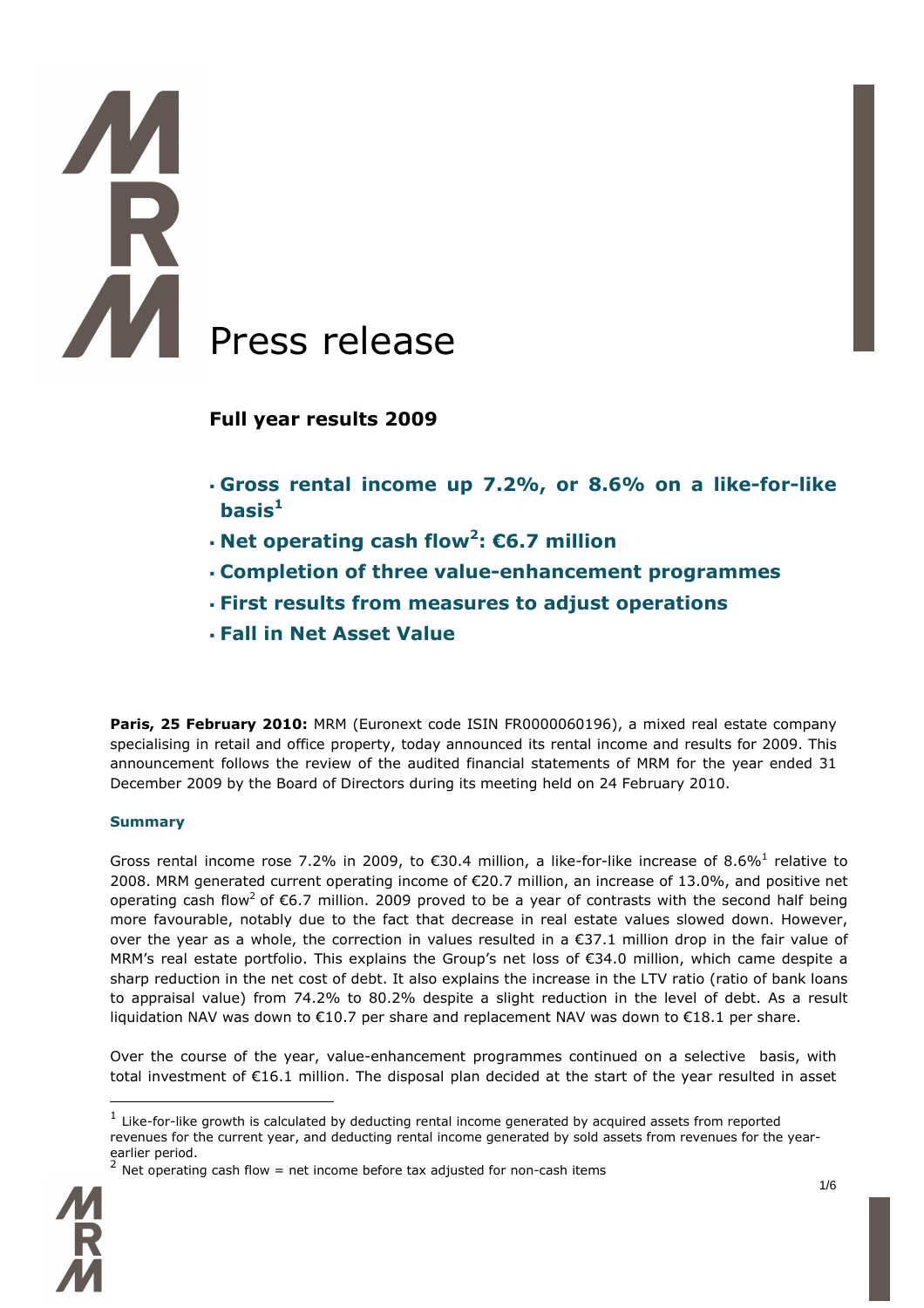sales of €22.6 million in 2009. These disposals, together with the restructuring of credit lines, enabled the Group to reduce its outstanding debts maturing in 2010.

### **Evolution of the portfolio**

As of 31 December 2009, the value<sup>3</sup> of MRM's portfolio was  $\epsilon$ 491.8 million, a decline of 4.4% on a like-for-like basis, that is to say after adjustment of MRM's portfolio as of 31 December 2008 for the assets sold during 2009.

In accordance with the disposal plan implemented from the beginning of 2009, the Group completed sales over the year for a total price excluding transfer taxes of €22.6 million. These included groundfloor stores on the Rue du Faubourg Saint Honoré in Paris (8<sup>e</sup>), a retail property in Saint-Priest (69) and a retail complex in Les Portes de l'Oise in Chambly (60).

Over the course of 2009, MRM invested  $\epsilon$ 16.1 million in enhancing the value of its assets. The €37.1 million decline in the fair value of the portfolio excluding disposals and investments during the course of 2009 came mainly from the correction in real estate prices seen in the first half of the year, whilst the rise in yields slowed down significantly in the second half.

As of 31 December 2009, the 18 office properties all located the Paris region represented 59% of the value of MRM's asset portfolio, with the 11 retail properties located in the Paris region and provinces accounting for the remaining 41%. The portfolio represented a total area of 210,436 sqm, comprising 108,943 sqm of offices and 101,493 sqm of retail property.

| Appraisal value <sup>3</sup> (excluding transfer<br>taxes) in $\epsilon$ million as of 31 December<br>2009 | <b>Offices</b> | Retail<br>property | <b>Total MRM</b> |
|------------------------------------------------------------------------------------------------------------|----------------|--------------------|------------------|
| Stabilised assets                                                                                          | 199.9          | 166.1              | 366.0            |
| Value-added opportunities                                                                                  | 89.2           | 36.6               | 125.8            |
| <b>Total MRM</b>                                                                                           | 289.1          | 202.7              | 491.8            |

Stabilised assets now represent 75% of the total, against 61% as of 31 December 2008, with valueadded opportunities making up the remaining 25%, from 39% as of end-2008. This is due in particular to the following factors:

- . the completion in 2009 of three value-enhancement programmes: Carré Vélizy, a mixed-use site at Vélizy-Villacoublay (78), now included in the stabilised office properties portfolio; Marques Avenue A6 in Corbeil-Essonnes (91) and Les Halles in Amiens (80), two shopping centers transferred from the value-added opportunity category to the stabilised category;
- . the inclusion of two buildings in Cergy-Pontoise (95), which are now included under value-added opportunities, due to the on-going letting marketing process of the Cap Cergy complex made of these two buildings;
- . the sale of stabilised assets.

For the sake of clarity, MRM has elected to report changes by sub-portfolio in comparison to a baseline figure for December 2008 that has been adjusted to reflect these changes.

 $3$  Value excluding transfer taxes, based on appraisals as of 31 December 2009 performed by Catella (offices) and Savills (retail) and including held-for-sale assets recognised in accordance with IFRS



 $\overline{a}$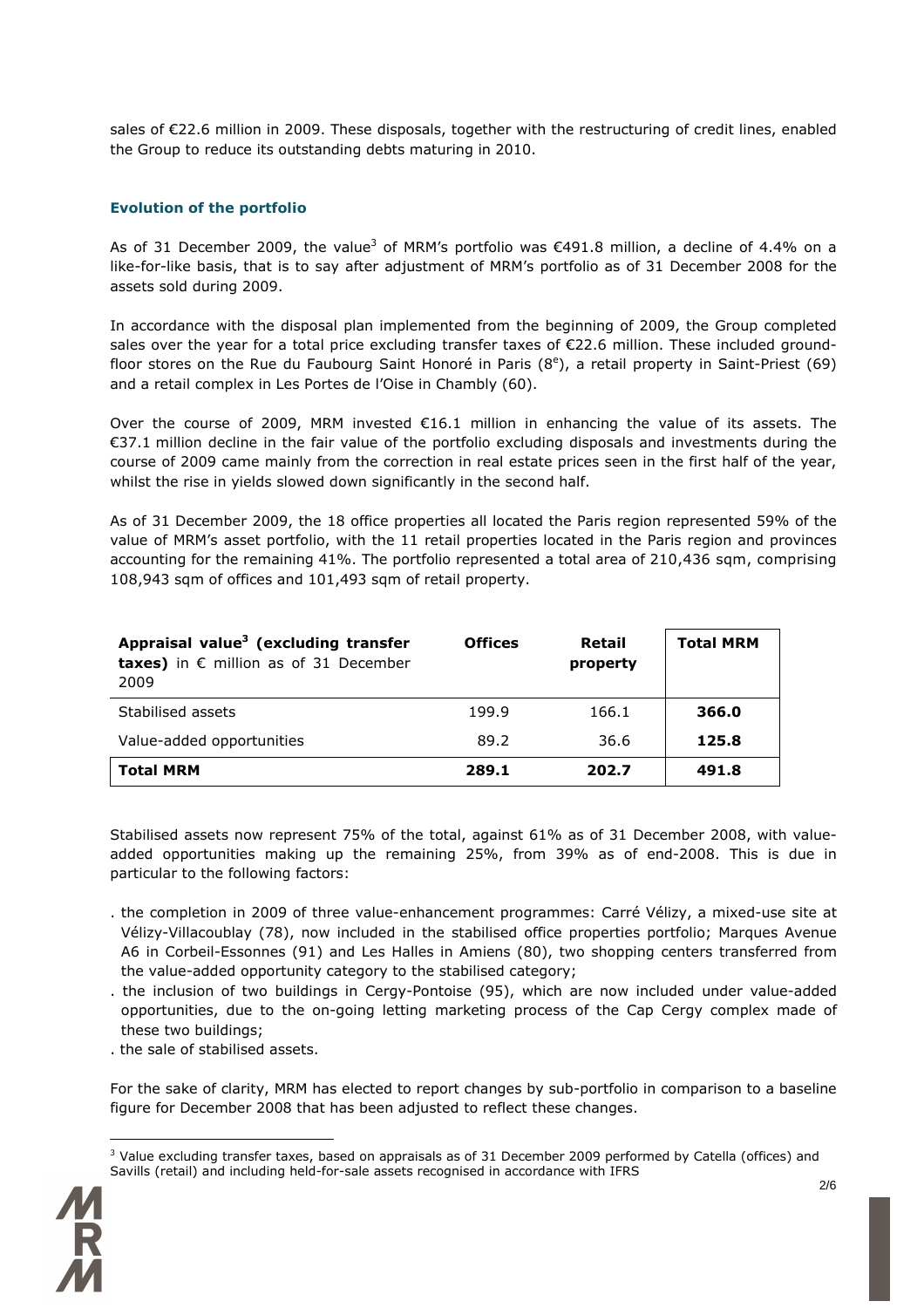### **Operations**

### **Office portfolio**

The stabilised office portfolio represented net annualised rental income<sup>4</sup> of  $\epsilon$ 15.0 million as of 1 January 2010, a 6.3% increase on the figure as of 1 January 2009. This increase was due to the completion of the Carré Vélizy programme, with the opening of the Habitat store, together with the active commercial management of assets. During 2009, 16 new leases<sup>5</sup> were signed for total annual rental income of €3.4 million, of which €1.1 million was effective in 2009, and the value enhancement of the office building on the Rue de la Brêche aux Loups in the  $12<sup>th</sup>$  arrondissement in Paris was completed. The occupancy rate for this sub-portfolio is 95%.

During 2009, the Group invested €9.7 million in its value-added opportunity office assets. The assets in this sub-portfolio represent a significant potential source of additional rental income; the average occupancy rate of this sub-portfolio was 20% as of 31 December 2009. The redevelopment of the Nova building in La Garenne-Colombes (92) has progressed and phase I will be completed in the spring of 2010. Phase II will begin after the pre-marketing process which is now under way. In Montreuil, building permit for the redevelopment of Urban, an 8,000 sqm building, has been obtained and is now free of any recourse. Having completed all the administrative and technical requirements, MRM has elected to only begin work on this project once the space has been pre-marketed. The 10,700 sqm Solis building in Les Ulis (91) was renovated during the year. A short-term lease took effect in March, allowing for the partial use of the building during the letting phase. Valueenhancement investments was also completed in the 8,700 sqm Delta building in Rungis, which is partially let. MRM is currently marketing the remaining space. The Cap Cergy complex in Cergy-Pontoise (95), which consists of two office buildings with total floor area of 12,900 sqm, is currently being marketed.

### **Retail portfolio**

As of 1 January 2010, the net annualised rental income<sup>4</sup> of the stabilised retail portfolio was  $€11.0$ million, a decline of 1.5% on 1 January 2009 when adjusted for changes in the assets making up this portfolio. These changes resulted from the completion of the restructuring programme at the Marques Avenue A6 centre in Corbeil-Essonnes (91) which, after its first full year of operation, now comprises 59 stores and 4 restaurants, and of the renovation of Les Halles, a shopping centre in the heart of Amiens (80) which opened in its new form in February 2009. This progress, coupled with the active commercial management of all stabilised retail properties, resulted in the signature of 23 new leases<sup>5</sup> with annual rental income of €1.0 million, of which €0.7 million was effective in 2009. This has partially offset the negative impact of indexing caused by the fall in the Cost Construction Index. The occupancy rate of the stabilised retail portfolio remained very high, at 95% on 31 December 2009.

The two assets comprising the retail value-added opportunities portfolio as of end-December 2009 are already in operation and offer considerable potential for value enhancement. The investment of €0.6 million in 2009 allowed for completion of the preliminary phases of the two programmes. Planning approvals have been received for the proposal to restructure the 6,500 sqm Galerie du Palais shopping center, located in the centre of Tours (37), and the pre-marketing phase has made progress. Works covering 2,000 sqm began in the first quarter of 2010. Meanwhile, the project to improve the mall area of the Carrefour shopping centre in Ecole-Valentin (25) is in preparation and includes a 4,000 sqm extension of the 2,300 sqm of floor space already in operation. Net annualised rental

<sup>5</sup> New leases or leases renegotiated under improved terms



 $\overline{a}$ 

<sup>4</sup> Excluding taxes, charges, rent-free periods and improvements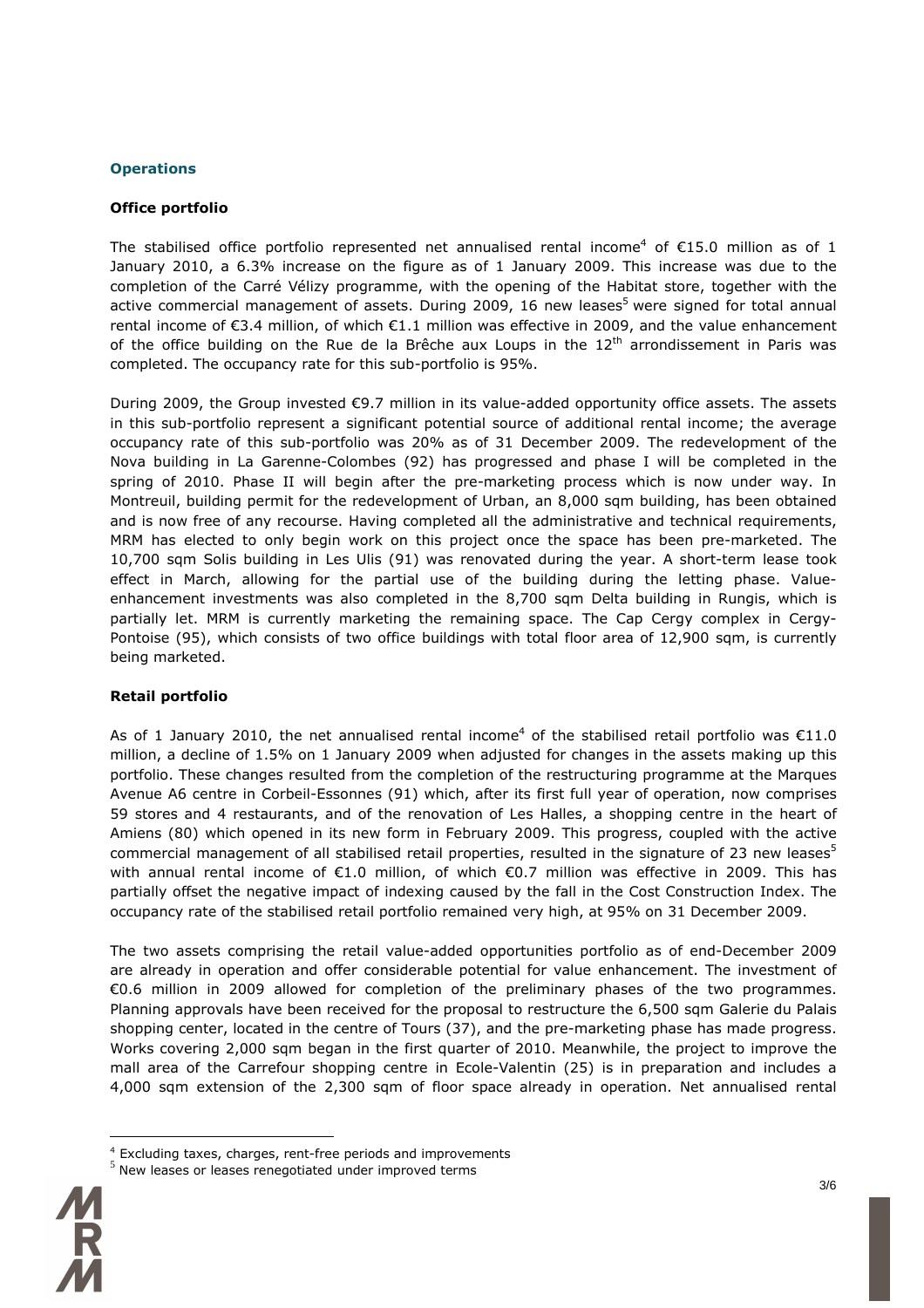income from these two assets stood at €1.5 million on 1 January 2010, with an occupancy rate of 87%.

### **Balance sheet, cash position and NAV**

The recognition of €204.6 million in assets held for sale reflects the arbitrage programme started in 2009. As of 31 December 2009 bank debt totalled €394.6 million, slightly lower than as of 31 December 2008. This represented 80.2% of the value of the portfolio. The average margin on this debt is 116 basis points (excluding set-up costs). It is 100% hedged by financial instruments such as caps. MRM also benefits from a €54 million fixed-rate bond at 5%.

| <b>IFRS simplified balance sheet</b> |            | 31.12.2009 |  |
|--------------------------------------|------------|------------|--|
| in $\epsilon$ million                | 31.12.2008 |            |  |
|                                      |            |            |  |
| Investment properties                | 524.3      | 287.3      |  |
| Assets held-for-sale                 | 12.8       | 204.6      |  |
| Current receivables/assets           | 19.5       | 18.4       |  |
| Cash and cash equivalents            | 9.4        | 9.5        |  |
| <b>Total assets</b>                  | 566.0      | 519.7      |  |
| Equity                               | 71.3       | 37.4       |  |
| Issued bonds                         | 54.0       | 54.0       |  |
| Bank loans                           | 398.3      | 394.6      |  |
| Other debts/liabilities              | 42.4       | 33.7       |  |
| <b>Total equity and liabilities</b>  | 566.0      | 519.7      |  |

Over the course of 2009, capex represented outflows of €16.1 million. The Group's net cash position increased very slightly, to €9.5 million on 31 December 2009.

As of 31 December 2009, liquidation NAV was €10.7 per share and replacement NAV was €18.1 per share. The decline in both figures was less steep in the second half.

| Net asset value           | 31.12.2008 | 31.12.2009 |
|---------------------------|------------|------------|
| Liquidation NAV per share | €20.5      | €10.7      |
| Replacement NAV per share | €28.5      | €18.1      |

### **Rental income and 2009 results**

MRM's consolidated revenues rose 7.2% in 2009 to €30.4 million, with offices accounting for 53% of gross rental income and retail property accounting for 47%. On a like-for-like basis<sup>1</sup>, revenue rose by 8.6% in 2009 due to:

- . a 3.7% drop in revenue from office property, which was hit in particular by the vacancy of the Cap Cergy building, a fall in revenue from the Solis building in Les Ulis and the vacating of premises transformed into a Habitat store in the mixed-used Carré Vélizy site. These effects were partly offset by positive indexing effects and the signature of new leases;
- . an increase of 27.7% in revenues from retail properties, which benefited mostly from the opening of the Marques Avenue A6 shopping centre in Corbeil-Essonnes (the first rental income was recognised

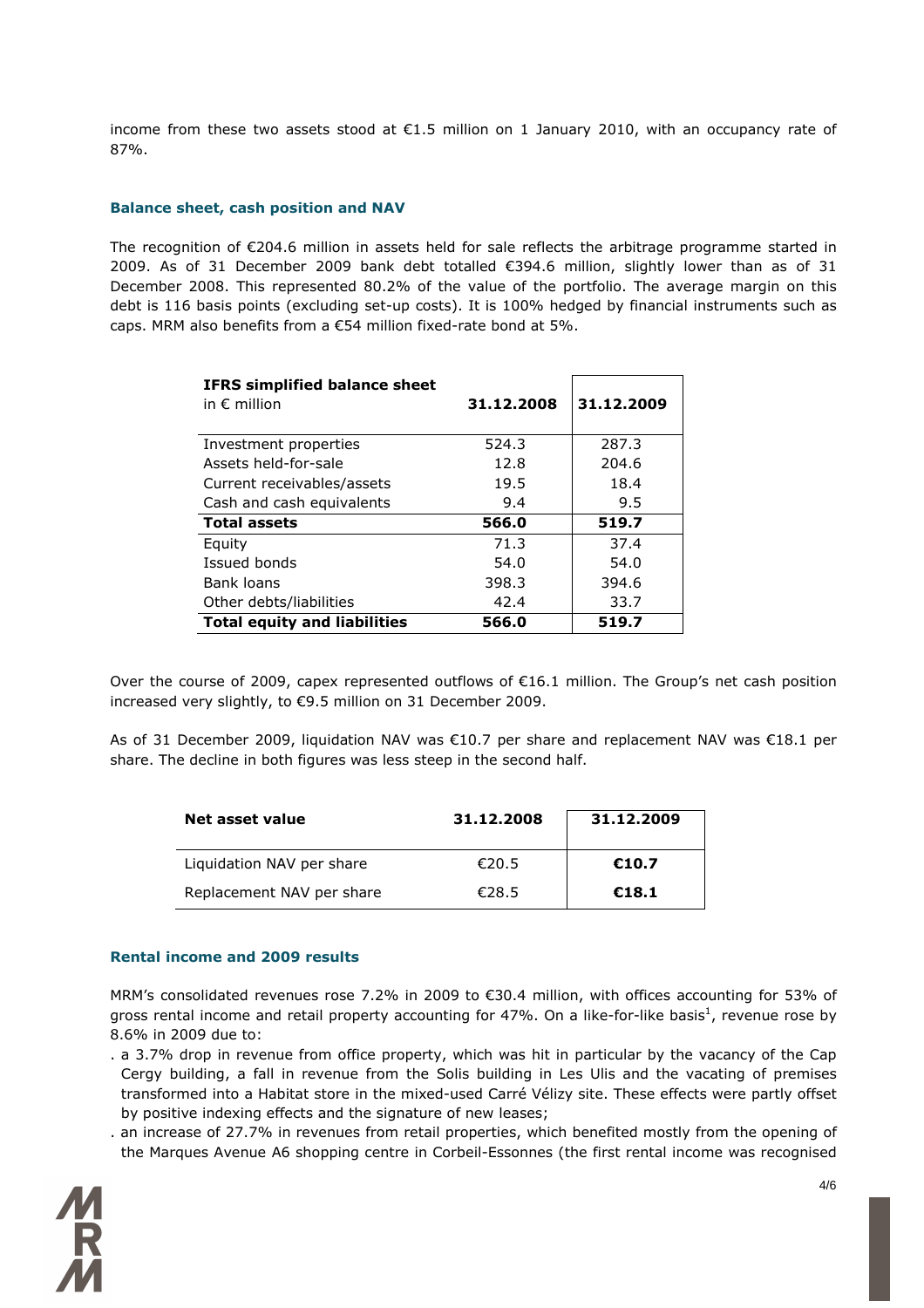in the third quarter of 2008) and, to a lesser extent, from the initial effects of the restructuring of the Les Halles centre in Amiens.

Net rental income (after non-recovered external property charges) came to €26.9 million.

Reflecting the good progress in the cost optimisation programme, current operating income (before changes in the fair value of investment properties) was 13.0% higher at €20.7 million, from €18.3 million in 2008. Talking into account the reduction in the fair value of investment properties of €37.1 million, operating income was negative at -€18.4 million, compared with +€18.2 million in 2008. Against the backdrop of low interest rates, MRM's net cost of debt decreased sharply from €22.1 million in 2008 to €13.2 million in 2009. Overall the Group's net loss amounted -€34.0 million for the year, equivalent to a loss of -€9.76 per share.

| <b>IFRS simplified income statement</b> | 2008   | 2009   | Change                |
|-----------------------------------------|--------|--------|-----------------------|
| in $\epsilon$ million                   |        |        |                       |
| <b>Gross rental income</b>              | 28.3   | 30.4   | $+7.2\%$ <sup>*</sup> |
| of which Offices                        | 16.6   | 16.2   |                       |
| . of which Retail                       | 11.7   | 14.2   |                       |
| Non-recovered property expenses         | (3.4)  | (3.4)  |                       |
| <b>Net rental income</b>                | 24.9   | 26.9   | $+8.0%$               |
| Operating income and expenses           | (6.6)  | (6.2)  |                       |
| <b>Current operating income</b>         | 18.3   | 20.7   | $+13.0\%$             |
| Net book value of assets scrapped       | (4.4)  | (2.0)  |                       |
| Change in fair value of investment      | 4.3    | (37.1) |                       |
| properties                              |        |        |                       |
| <b>Operating income</b>                 | 18.2   | (18.4) |                       |
| Net cost of debt                        | (22.1) | (13.2) |                       |
| Other financial expenses                | (3.5)  | (2.2)  |                       |
| Net income before tax                   | (7.4)  | (33.8) |                       |
| Taxes                                   | 0.0    | (0.1)  |                       |
| <b>Consolidated net income</b>          | (7.5)  | (34.0) |                       |
| Net earnings per share $(\epsilon)$     | (2.15) | (9.76) |                       |

*\** 8.6% on a like-for-like basis

### **Net operating cash flow<sup>2</sup>**

In 2008 there was negative net operating cash flow of -€5.6 million. In 2009, the increase in rental income, the reduction in operating costs and the lower net cost of debt allowed the Group to generate positive net operating cash flow<sup>2</sup> of  $\epsilon$ 6.7 million, of which  $\epsilon$ 3.9 million came in the second half.

### **Recent events and outlook**

Over the course of 2009, the Group worked constantly to implement the programme of measures to adjust operations that it announced at the beginning of the year. Efforts were focused on the existing asset portfolio. Investment in value-enhancement was made on a selective basis in 2009; projected capex of €59.9 million over three years has been planned to be spread over the period and will be commited on a case-by-case basis according to market conditions and financial capacity. For some projects this will be dependent on pre-marketing.